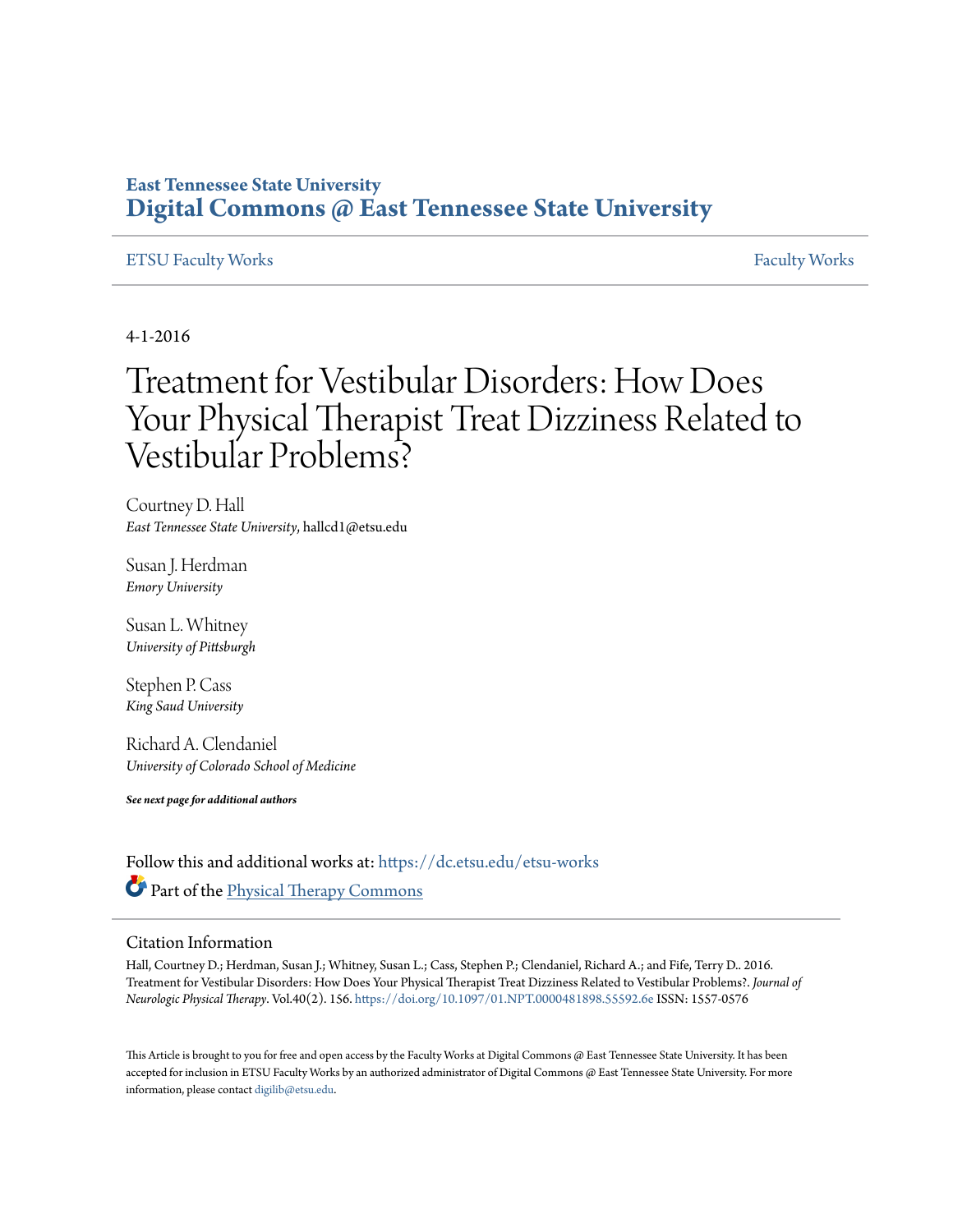## Treatment for Vestibular Disorders: How Does Your Physical Therapist Treat Dizziness Related to Vestibular Problems?

### **Copyright Statement**

© 2016 Neurology Section, APTA. This document was originally published in the *[Journal of Neurologic](https://doi.org/10.1097/01.NPT.0000481898.55592.6e) [Physical Therapy](https://doi.org/10.1097/01.NPT.0000481898.55592.6e)*.

**Creative Commons License [Creative](http://creativecommons.org/licenses/by-nc/4.0/) Fhis work is licensed under a** [Creative Commons Attribution-Noncommercial 4.0 License](http://creativecommons.org/licenses/by-nc/4.0/) Attribution-Noncommercial 4.0 **Creator(s)** Courtney D. Hall, Susan J. Herdman, Susan L. Whitney, Stephen P. Cass, Richard A. Clendaniel, and Terry D.<br>License Fife